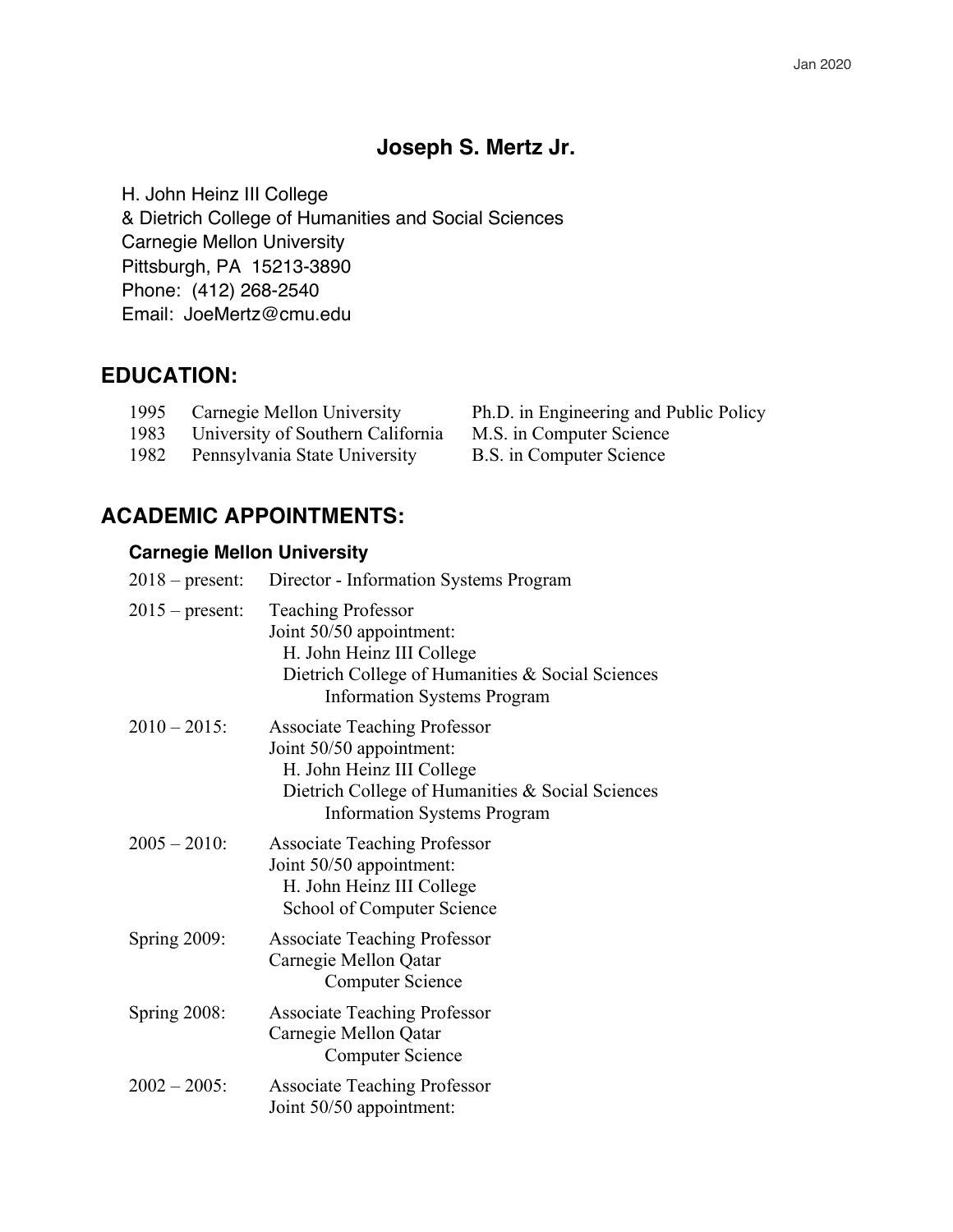H. John Heinz III School of Public Policy & Management School of Computer Science

| $1996 - 2002$ : | Co-Director<br>Center for University Outreach                            |
|-----------------|--------------------------------------------------------------------------|
| $1994 - 1996$ : | Post Doctoral Fellow<br>Center for Innovation in Learning                |
| $1988 - 1995$ : | Graduate Research Assistant<br>Department of Engineering & Public Policy |

### **University of Puerto Rico**

| $1986 - 1987$ : | <b>Visiting Professor</b>                       |
|-----------------|-------------------------------------------------|
|                 | Department of Electrical & Computer Engineering |

### **Illinois Benedictine College**

1984: Adjunct Instructor Computer Science

## **AWARDS:**

## **Mark Gelfand Service Award for Educational Outreach – 2012**

Annual University honor for sustained, effective community service with academic coursework to enhance learning, and teach social responsibility.

### **Nominated for the Martcia Wade Teaching Award – 2012**

H. John Heinz III College award for outstanding teaching.

# **TEACHING EXPERIENCE:**

### *Carnegie Mellon University*

| Technology Consulting in the Community / IT Consulting<br>Undergraduate / graduate versions of the same service-learning course                                                                                     | (1998-2018)       |
|---------------------------------------------------------------------------------------------------------------------------------------------------------------------------------------------------------------------|-------------------|
| <b>Distributed Systems for Information Systems Management</b><br>Core requirement in Masters of Information Systems Management program<br>Co-teach; typically $\sim$ 150 students each fall, $\sim$ 150 each spring | $(2010-Present)$  |
| <b>Mobile to Cloud: Building Distributed Applications</b><br>Undergraduate Information Systems technical elective                                                                                                   | $(2010 - 2017)$   |
| <b>Technology for International Development</b><br>Graduate seminar-style mini-course for public policy and information systems students                                                                            | $(2010 - 2017)$   |
| <b>Information Systems Consulting Project</b><br>A team-based 3 <sup>rd</sup> year project course in Information Systems. Projects advised include:                                                                 | $(2014$ -present) |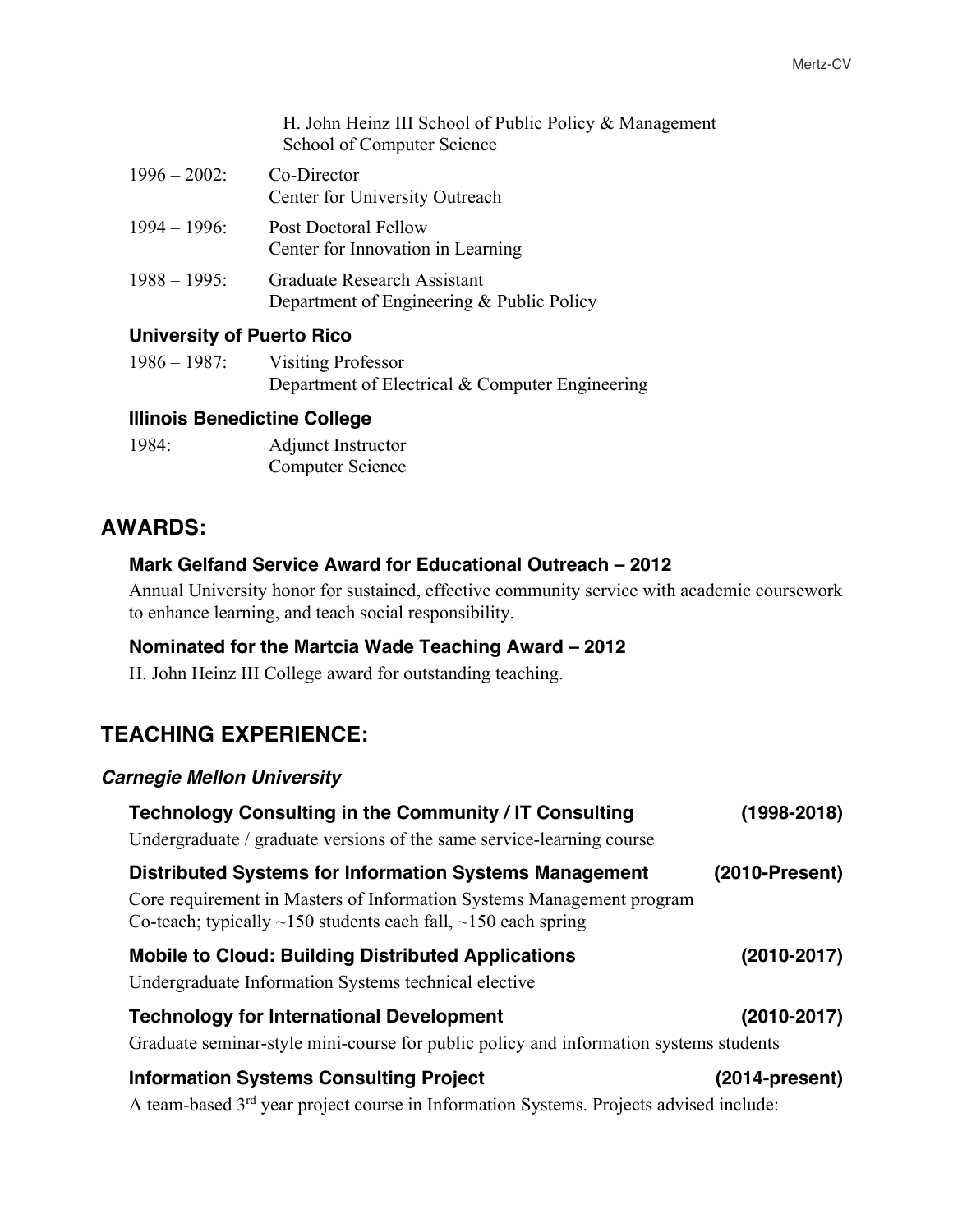| <b>NOAA Kodiak Lab</b><br>Developed a web app to simplify analysis of crab fishery data by NOAA's Kodiak Lab<br>researchers.                                                                                                                                                                                                                                                                                                                 | (2018) |
|----------------------------------------------------------------------------------------------------------------------------------------------------------------------------------------------------------------------------------------------------------------------------------------------------------------------------------------------------------------------------------------------------------------------------------------------|--------|
| KidLift<br>Revamped KidLift's website design and integrated AcuityScheduling into their business<br>processes.                                                                                                                                                                                                                                                                                                                               | (2018) |
| <b>Carnegie Mellon University Libraries</b><br>Created are a system deployed on CMU infrastructure that hosts Oscar Micheaux films for<br>download and streaming and allows students to upload their own film project                                                                                                                                                                                                                        | (2018) |
| San Francisco Department on the Status of Women<br>Built a solution to improve data collection from grantee programs.                                                                                                                                                                                                                                                                                                                        | (2017) |
| Kodiak Island Borough School District<br>Built a solution to allow the school to flexibly schedule students into classes every two weeks.                                                                                                                                                                                                                                                                                                    | (2017) |
| <b>Blue Sky Fund</b><br>Enhanced the Oppia online lesson platform to meet the needs of the Blue Sky Fund, and fed the<br>changes into the Oppia open source community.                                                                                                                                                                                                                                                                       | (2017) |
| SwiftCeipt<br>Created a desktop-focused web application to extend the startup company's user base past iOS<br>users and to provide additional administrative capabilities for small business owners who are the<br>company's target audience.                                                                                                                                                                                                | (2016) |
| United Mitochondrial Disease Foundation<br>Designed and developed a new Path To A Cure donation site with custom animation and<br>graphics.                                                                                                                                                                                                                                                                                                  | (2016) |
| Software Engineering Institute<br>Developed an application to simplify creating training data from video for the SEI's Computer<br>Vision Machine Learning System.                                                                                                                                                                                                                                                                           | (2016) |
| <b>Phipps Conservatory Member Card App</b><br>Developed a hybrid mobile app to replace the paper membership card given to Phipps<br>Conservancy members. Tied the app into their back-office membership data.                                                                                                                                                                                                                                | (2015) |
| Pittsburgh Parks Conservancy Mobile App<br>Developed parallel Android and iOS mobile apps for use by Pittsburgh Parks patrons. The apps<br>provide park information, points of interests, events and interactive park maps.                                                                                                                                                                                                                  | (2015) |
| Pittsburgh Kindness Initiative Web Site<br>Created a website for the Pittsburgh Kindness Initiative that included the ability for users to<br>read, share and search for stories about random acts of kindness. Developed a card for users to<br>"pass on" with kind acts; and if the tracking number is included with a web site story post, that<br>story will then be tied to all the other stories associated with that particular card. | (2015) |
| CMU Center for Innovation and Entrepreneurship Alumni Engagement<br>Developed a solution built within the Canvas Learning Management System to allow alumni of<br>the Marketing for Entrepreneurship class to have continued access to course materials and stay<br>engaged with the Center for Innovation and Entrepreneurship.                                                                                                             | (2015) |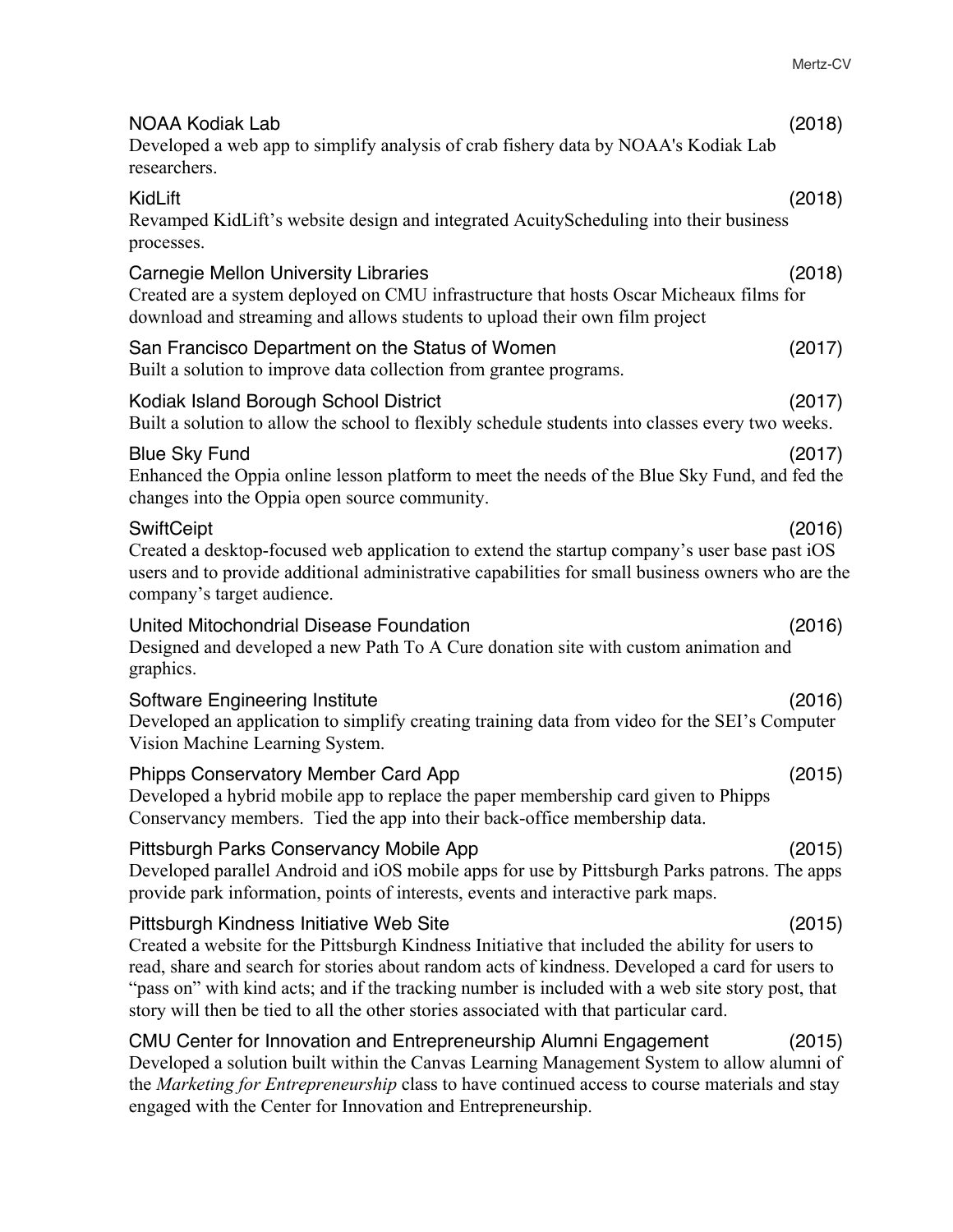### Gelfand Center Background Check System (2014)

Developed a web application to manage criminal background checks and clearances to work with children. These checks are necessary for all students, faculty, and staff who are working with minors as part of community outreach and education activities.

### Coaching Logistics Prototype (2014)

Developed a prototype mobile web application for an entrepreneur exploring a potential new product for managing children's sports teams. The application enabled coaches and parents to organize key aspects of player transportation and attendance, providing an easy, mobile way to RSVP for games and arrange carpools.

### **Information Systems Applications**

A team-based 4th year project course in Information Systems. Projects advised include:

Placebook (2013) Advised a student team developing a system to collect and make available geographic information about students, faculty, staff, and alumni in the Carnegie Mellon community. Information would be drawn from multiple social media sites and university sources.

### **Advanced Projects in Information Systems**

Course for student interested in further development of Information Systems Applications projects. Projects advised include:

### ScottyGo! (2014)

Supervised two students continuing the *Placebook* project (see below), with a new name, to create an API to collect and make securely available geotagged information about the Carnegie Mellon community of students, staff, faculty, and alumni.

### **Systems Synthesis I**

A team-based graduate project course in Public Policy. Projects advised include:

National Innovation System for Ghana's ICT Sector (2012) Used a national innovation systems analytical framework to create policy recommendations toward developing the information and communications technology sector in Ghana.

### Designing a Global Technology Consulting Corps (2009)

The Technology Consulting in the Global Community program has demonstrated on a small scale that an appropriately-designed internship program can provide students with international work experience while at the same time helping NGOs, schools, and government ministries to use technology to more effectively meet their mission. Students in this project researched the needs of the stakeholders using interviews, focus groups, and surveys; documented the status of program staff, finances and resources; tested ways to brand and market the program; and provided recommendations

Client: United Nations Development Programme (UNDP) Equator Initiative (2007) Students performed a needs analysis and created a functioning web site for the UNDP Equator Initiative and their development partners worldwide to create a multi-lingual space for sharing information concerning ecologically sound grassroots development projects.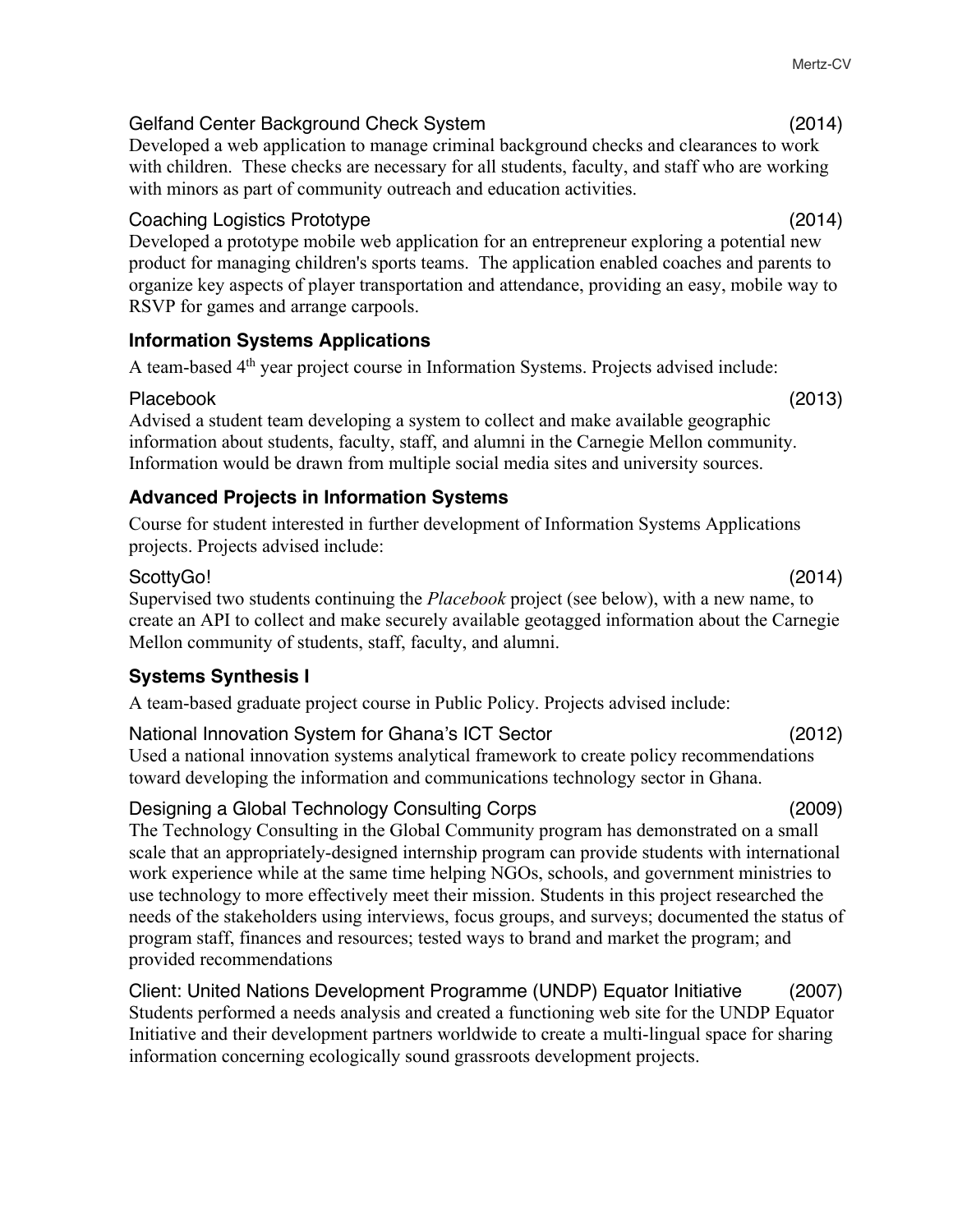## Client: Transparency International (2008)

Students investigated the feasibility of taking an empirical approach in detecting government corruption. They developed and tested a risk assessment model using structural data, and an early warning model using event data.

## **Information Systems Project**

A team-based graduate project course in Information Systems. Projects advised include:

## Client: United Way of Allegheny County (2011)

Students developed a mobile-based system for volunteers to do damage assessments of homes following a local disaster. The mobile system was designed so that it would work even if Internet connectivity was not available. When re-connected to the Internet, the system would sync all of its data with a server-side system. This system then could export data to be imported into the United Way's legacy information system.

## Client: ScholarLeads (2010)

ScholarLeads was an entrepreneurial, student-proposed project focusing on developing a business plan and prototype based on Social CRM. Social CRM is a concept that brings together traditional constituent relationship management software, while adding a social networking layer. The intent of the product was to help higher education institutions socially engage and track constituents throughout the admissions process

## Client: Deloitte Consulting (2009)

This project had two parts related to the use of cloud computing in the federal government. First, students developed a whitepaper exploring the use of cloud computing in the public sector. Second, they gathered requirements, defined design components, and built a prototype of a cloud-based solution using software-as-a-service for a federal government client of Deloitte Consulting.

# Client: McDowell County, WV (2005)

In partnership with the Center for Appalachian Network Access, students developed the McDowell County Online Business Center. The web site was a centralized resource for employment aid, information, and tools intended to help employment agencies in McDowell County provide better service to its citizens.

# Client: Greater Pittsburgh Community Food Bank (2004)

Students developed a hand-held wireless solution for managing scheduling and invoicing for the Three Rivers Table program in which drivers pick-up and deliver prepared food from restaurants and grocery stores and deliver it to food pantries and shelters. This system went into production use in F'04, and has since been replicated in other cities.

# Client: Hunger Services Network (2003)

Students reengineered an information system for the Hunger Services Network while also investigating the information needs of a loose network of several hundred food pantries.

# **Independent Study**

# Individual MISM student project: Tejas Kiran Patwardhan (2014)

Tejas developed a web app to allow adding and displaying comments to online video content, while exploring new client-side single-page web frameworks and the MEAN (Mongo-Eclipse-Angular-Node) development stack.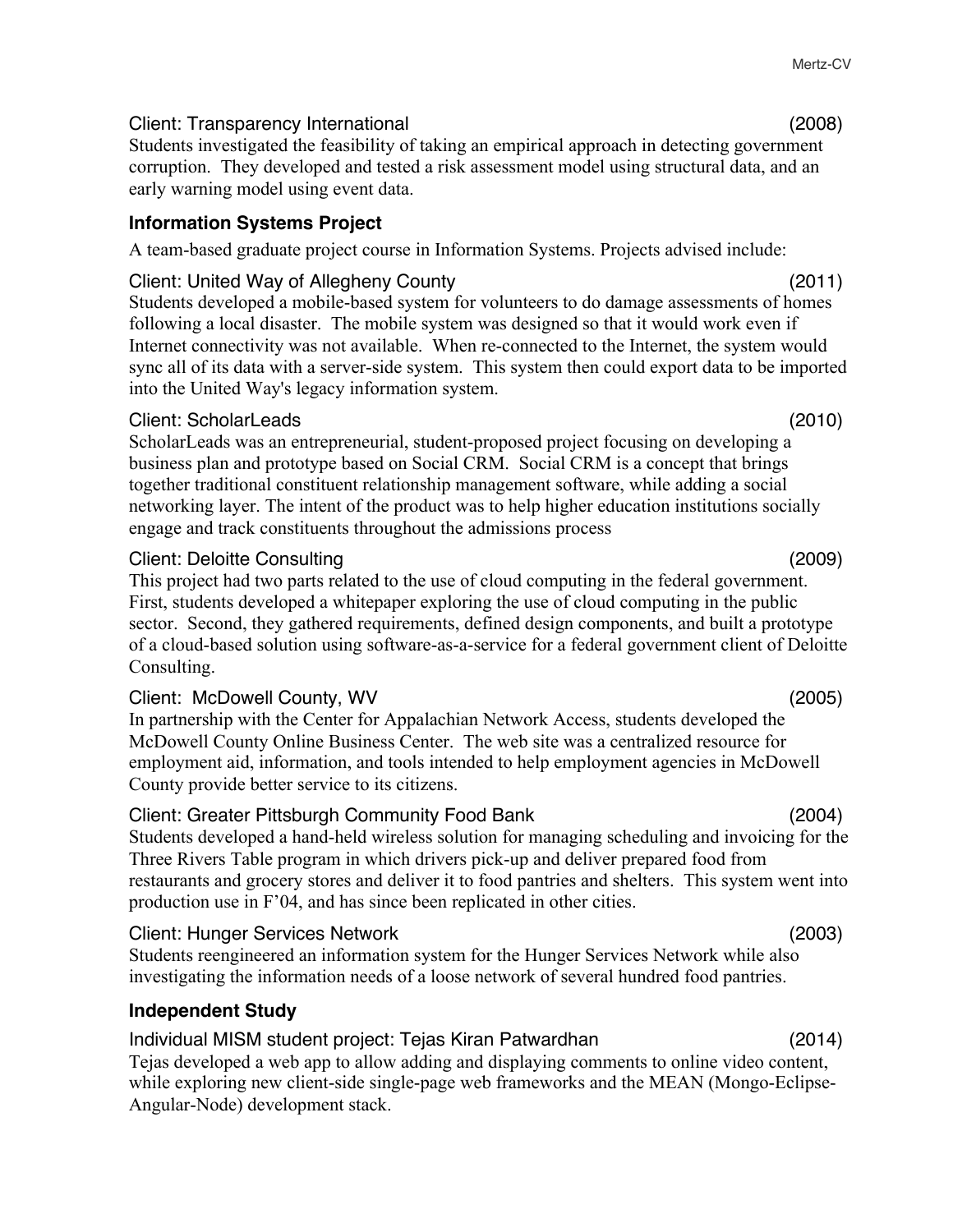| Individual IS student project: Seth Vargo<br>Seth developed a system to allow students to deploy node.js projects on a shared server. In<br>deploying their project, each student needs to open one or more ports. But having multiple<br>students on the same server can cause a problem because they may try to open the same ports.<br>Seth developed node.nat, which does port redirection so that each student can open any port,<br>and the system will redirect it to a unique and available port. | (2011) |
|-----------------------------------------------------------------------------------------------------------------------------------------------------------------------------------------------------------------------------------------------------------------------------------------------------------------------------------------------------------------------------------------------------------------------------------------------------------------------------------------------------------|--------|
| Group project: Anand Sathiyamurthy, Dolapo Busola Odusoga, Manpreet Singh (2007)<br>These technology students joined the United Nations Development Programme (UNDP)<br>Equator Initiative System Synthesis project team to provide specialized technical capacity to the<br>project.                                                                                                                                                                                                                     |        |
| Individual MISM student project: Wei Xiao<br>Wei developed a Customer Relationship Management (CRM) system within SalesForce for<br>managing community partners for the 15-391 and 95-822 classes.                                                                                                                                                                                                                                                                                                        | (2007) |
| Individual CS student project: Timothy Driscoll<br>Tim investigated how the consulting model taught in 15-391 could be expanded to provide<br>virtual consulting to a remote client. Information he gathered on the primacy of building<br>relationships in the remote case have been incorporated into the course for students working<br>face-to-face.                                                                                                                                                  | (2005) |
| <b>MSIT Project Course for GM student: Larry Emmons</b><br>Larry adapted a commercial, off the shelf solution to consolidate document management and<br>work process control across his and two peer organizations.                                                                                                                                                                                                                                                                                       | (2004) |
| Individual MISM student project: Vaibhav Bhandari<br>Vaibhav created a curriculum module suitable for use in 95-712 and 95-713 for teaching about<br>J2ME, J2EE, and JDBC (i.e. mobile device, talking to servelet, talking to a database).                                                                                                                                                                                                                                                               | (2003) |
| Team student project: Matthew Easterday & Robin Adams<br>Matt and Rob used contextual inquiry methods to revise a part of my 15-391 curriculum. The                                                                                                                                                                                                                                                                                                                                                       | (2003) |

project extended into summer in which 3 students were taught a revised experimental version of the course.

### MSIT Project Course for GM student: Kyle Mueller (2003) Kyle lowered operating costs by repurposing and consolidating servers in an outsourcing environment.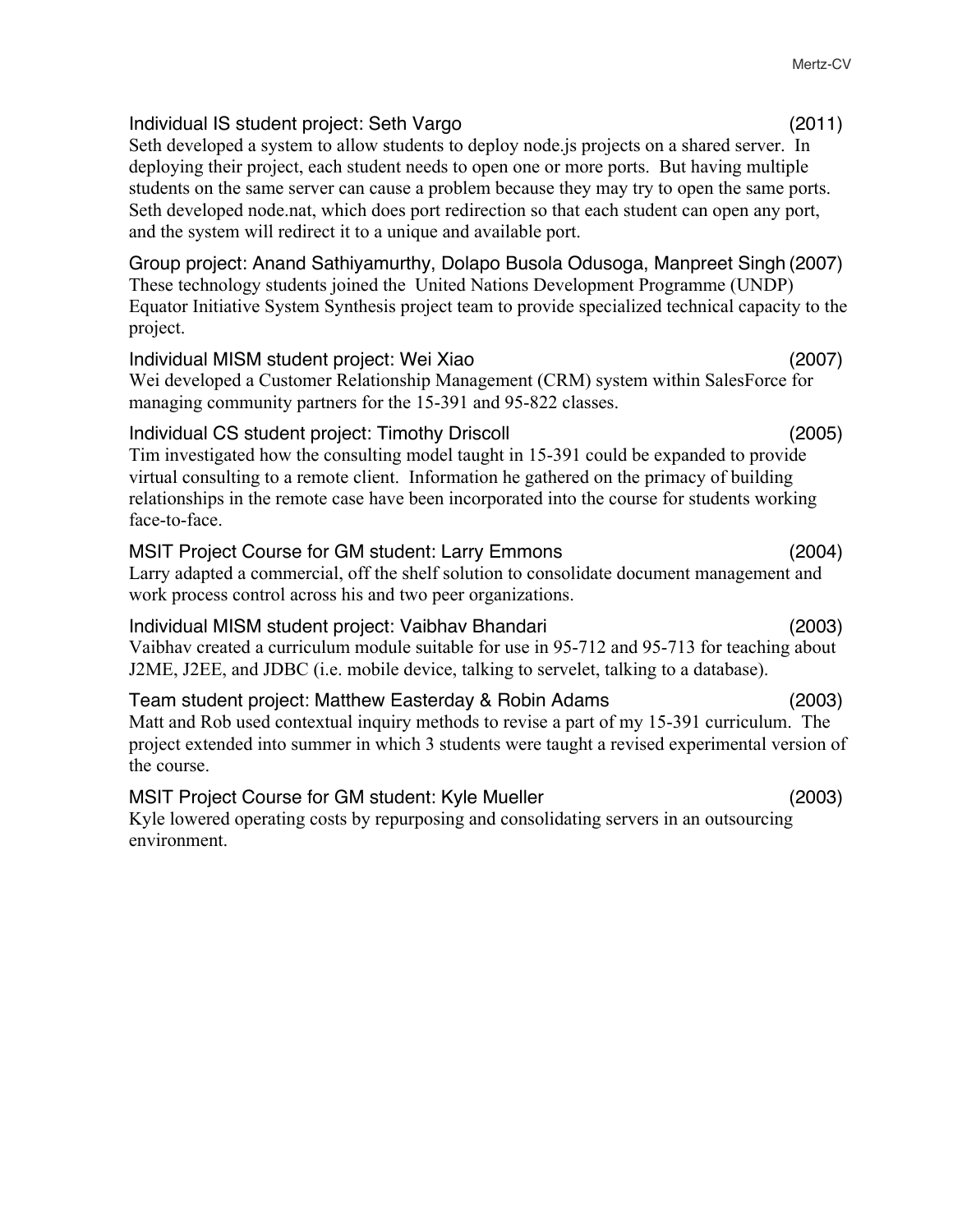| <b>Technology and Policy for Disaster and Humanitarian Response</b> | $(2006 - 2007)$ |
|---------------------------------------------------------------------|-----------------|
| <b>Technology and Global Development</b>                            | $(2006 - 2008)$ |
| <b>Technology for Developing Communities</b>                        | $(2005 - 2007)$ |
| <b>Object Oriented Programming in Java</b>                          | $(2002 - 2003)$ |
| Intermediate Java II                                                | $(2003 - 2004)$ |
| <b>The Information Systems Milieux</b>                              | $(2002 - 2003)$ |

### *Previous teaching experience*

**Carnegie Mellon University Center for University Outreach Co-Director** (1997-1999) Tutoring, Mentoring, and Role-Modeling: A Community Service Course (1997-2000) WebBuilders Workshop: a project-based educational after-school program **Westmoreland County Community College** (1990-1991) Developed computer-based tutor in circuit-board assembly **University of Puerto Rico Visiting Professor** (1986-1987) Computer Operating Systems **Illinois Benedictine College Adjunct Instructor Adjunct Instructor** 

(1984) Co-taught Compiler Design

## **RESEARCH EXPERIENCE:**

### **Publications / Conference Proceedings:**

Michael J. McCarthy, Joseph Mertz, Martin L. Barrett, and Michael Melville. 2019. Debriefing Lab Content Using Active Learning. In Proceedings of the 50th ACM Technical Symposium on Computer Science Education (SIGCSE '19). ACM, New York, NY, USA, 1258-1259. DOI: https://doi.org/10.1145/3287324.3293843

J. Mertz and J. Quesenberry, "A scalable model of community-based experiential learning through courses and international projects," 2018 World Engineering Education Forum - Global Engineering Deans Council (WEEF-GEDC), Albuquerque, NM, USA, 2018, pp. 1-6. DOI: 10.1109/WEEF-GEDC.2018.8629695

Mertz, Joseph, Randy Weinberg, Jin Seop Kim, and Alimou Bah. 2013. *A Consulting Model of Global Service Learning.* In Proceedings of the Nineteenth Americas Conference on Information Systems (AMCIS 2013) (Chicago, Illinois, USA, August 15-17, 2013)

Mertz, J. and McElfresh, S. 2010. *Teaching communication, leadership, and the social context of computing via a consulting course*. In Proceedings of the 41st ACM Technical Symposium on Computer Science Education (Milwaukee, Wisconsin, USA, March 10 - 13, 2010). SIGCSE '10. ACM, New York, NY, 77-81. DOI= http://doi.acm.org/10.1145/1734263.1734291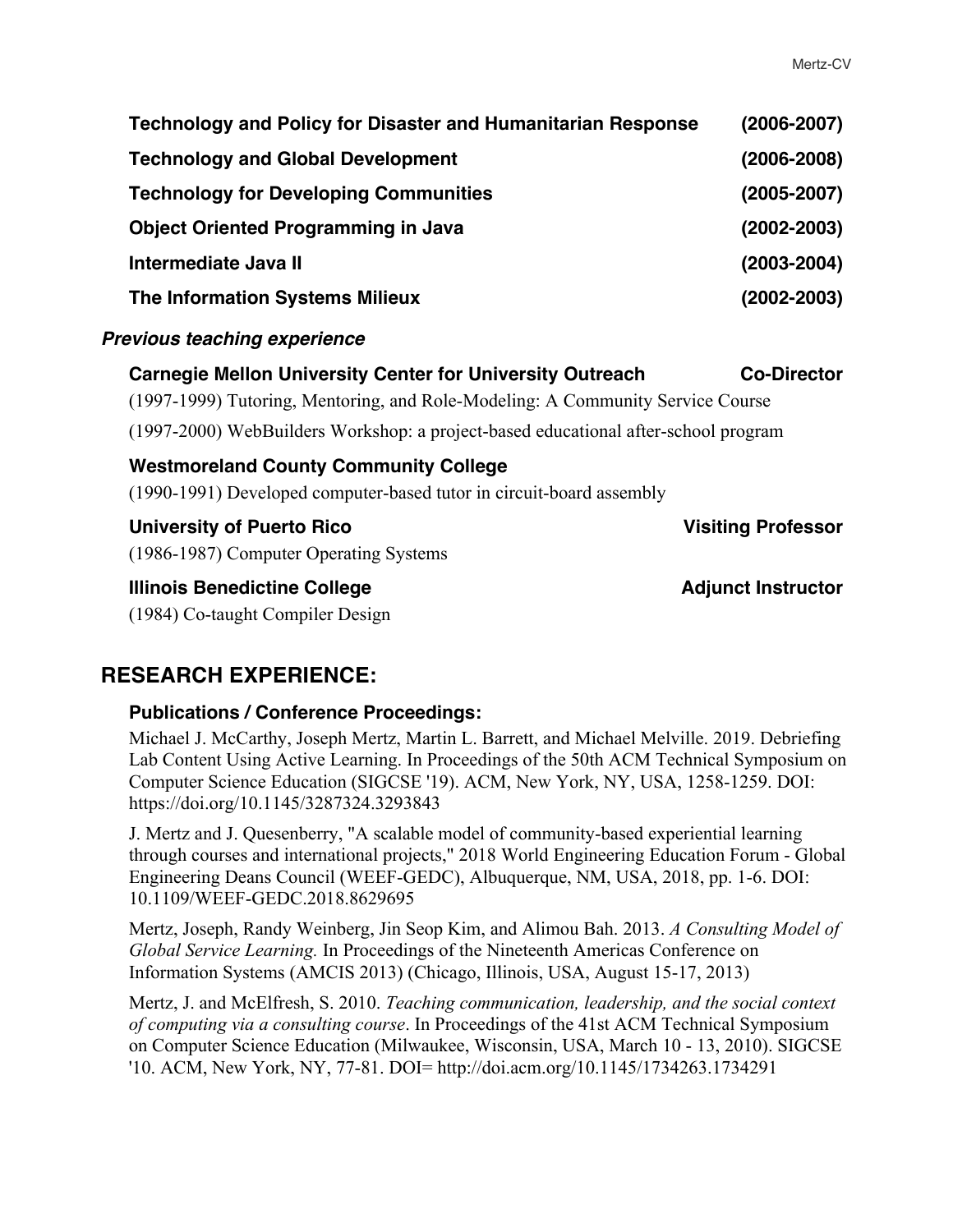Mertz jr., Joseph and Belousov, Sarah. 2008. *Building Human Technical Capacity in Government Ministries* Paper presented at the Pacific Telecommunication Council annual conference PTC'08, January, in Honolulu, Hawaii, U.S.A.

Dias, M. B., MillsTettey, G. A., and Mertz, J. 2005. The TechBridgeWorld initiative: broadening perspectives in computing technology education and research. In Proceedings of the international Symposium on Women and Ict: Creating Global Transformation (Baltimore, Maryland, June 12 - 14, 2005). CWIT '05, vol. 126. ACM Press, New York, NY, 17.

Fuller, U., Amillo, J., Laxer, C., McCracken, W. M., and Mertz, J. 2005. Facilitating student learning through study abroad and international projects. SIGCSE Bull. 37, 4 (Dec. 2005), 139- 151.

Mertz jr., Joe (2004) *Technology Consulting in the Global Community*. Paper presented at the 2004 conference of the Pacific Telecommunications Council (PTC'04), Honolulu, HI.

Mertz, J.S. (1997). Using A Simulated Student for Instructional Design, *International Journal of Artificial Intelligence in Education,* 8, (to be printed, available on the World Wide Web).

Mertz, J. S. (1995). *Using A Simulated Student for Instructional Design*. Paper presented at the Seventh World Conference on Artificial Intelligence in Education (AI-ED '95), Washington, D.C.

Mertz, J. S. (1995). *Using a Cognitive Architecture to Design Instructions*. Doctoral dissertation, Carnegie Mellon University.

### **Research Contracts:**

*DiabetesWorld: A Web Site By and For Teens with Diabetes*, Co-Primary Investigator, Cochrane-Weber Endowed Fund in Diabetes Research, \$34,000 (2001-2002)

*Japanese Courseware*, Co-Primary Investigator, Carnegie Mellon University, \$5,000 (1996)

*Assembler Tutorial Workbench*, Primary Investigator, Ben Franklin Technology Center of Western Pennsylvania, \$26,000 (1989-1990)

### **Educational / Research Software Developed:**

*Profile Editor* (1996-1997) A tool for helping teenagers design an extended personal profile, as part of a process of creating a resume, reflecting on their life plans, and developing writing and computer literacy.

*Tangobako* (1994 - 1997) A multimedia tool to aid vocabulary acquisition for early students of Japanese.

*Assembler-Soar* (1991 - 1994) A simulated-student used to design instructions for circuit-board assembly. This computational cognitive model is built in the Soar cognitive architecture.

*Soar-Sockets* (1992-1994) A package that enables Soar models to communicate via sockets with other processes.

*Assembler Tutorial Workbench* (1989-1991) A computer-based simulation and tutor for learning to assemble printed circuit boards.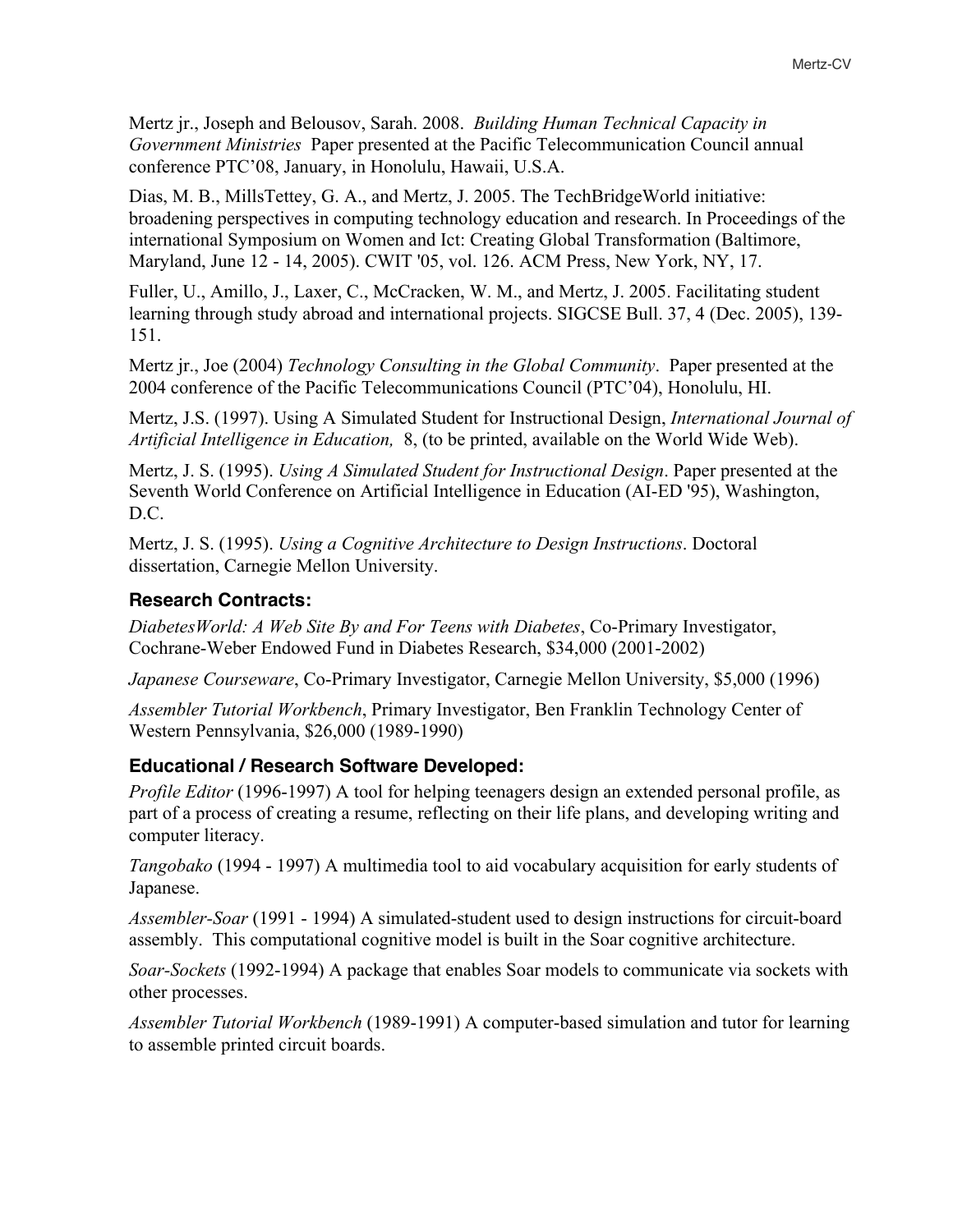### **Presentations / Panels:**

*International Collaborations for Peace Engineering:* Invited speaker and panel leader for the 2018 World Engineering Education Forum - Global Engineering Deans Council (WEEF-GEDC), Albuquerque, NM, USA, 2018.

*A Consulting Approach*, Invited presentation for the ACM SIGCAS Symposium on Computing for the Social Good: Educational Practices, Memphis, TN, March 2, 2016.

*Computing for the social good and cultivating cultures for ethical computing*, ACM SIGCAS Symposium on Computing for the Social Good: Educational Practices, Kansas City, MO, March 4, 2015.

*Leveraging students sharing technical skills to achieve effective and efficient solutions in International Development*, the 21st Annual International Development Conference, Harvard Kennedy School of Government, April 12, 2014.

Mertz, J., McElfresh, S., Andrianoff, S., and Dempsey, J., *Killing 3 Birds with One Course: Service Learning, Professional Writing, and Project Management*, Workshop presented at the 43rd ACM Technical Symposium on Computer Science Education (SIGCSE 2012), Feb 29 – Mar 3, 2012, Raleigh, NC, USA.

Sterling, R., Mertz, J., and Hosman, L., *Sharing Best Practices in ICTD Academic Programs*, Special Session accepted to the Fifth International Conference on Information and Communication Technologies and Development (ICTD2012), Mar 12-15, 2012, Atlanta, GA, USA.

*Advancing Technology Based Development in Pittsburgh,* moderated a panel hosted by the Carnegie Mellon H. John Heinz III College Center for Economic Development, http://heinz.cmu.edu/news/news-detail/index.aspx?nid=1178

*Where's Babeldaob? Sending Students Abroad as a Global Technology Consulting Corps,* Carnegie Mellon University Lecture Series, 19 November 2009.

*ICT Application and Content Development*, Invited presentation, Pacific ICT Ministerial Forum: Connecting the Unconnected, 17-20 February 2009, Nuku'alofa, Tonga.

*Pacific Case Studies: Development Issues and Requirements,* Panel Chairperson at the 2008 Mid-year Conference of the Pacific Telecommunications Council, September 14, 2007.

*ICT for Development,* Panel Chairperson at the 2007 Conference of the Pacific Telecommunications Council (PTC'07), January 15, 2007

*Ripple Effects: Increasing the Diversity of Creators and Consumers of Computing Technology,* Panel at the Grace Hopper Celebration of Women in Computing, October 6, 2006.

*Computing and Community: Developing Computing Solutions to Meet Community Needs,* Panel at the Grace Hopper Celebration of Women in Computing, October 6, 2006.

*Building sustainable solutions in nonprofit organizations,* Guest speaker, Service-Learning Seminar of Teams in Engineering Program at University of California – San Diego, October 6, 2006.

*Service-Learning Projects: Opportunities and Challenges, Panel session at the 37<sup>th</sup> Technical* Symposium on Computer Science Education (SIGCSE 2006), March 2, 2006.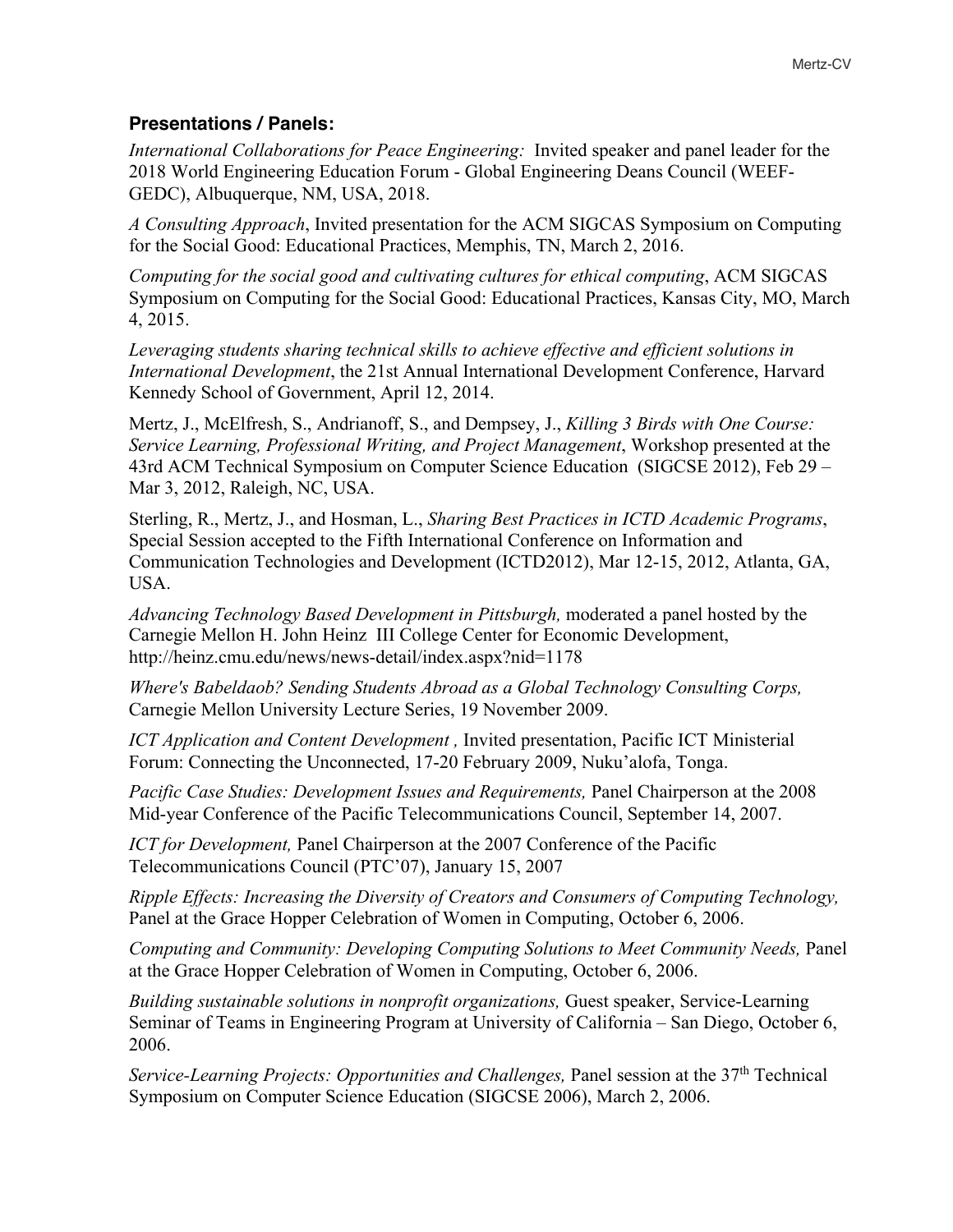*Technology Consulting in the Global Community.* Paper presented at the 2004 conference of the Pacific Telecommunications Council (PTC'04), Honolulu, HI.

*DiabetesWorld : Social Support for Adolescents on the Web*, by Siminerio, L., Rosenthal, B., Charron-Prochownik, D., Burkett, A., Mertz, J., & Poole, C. Children's Hospital of Pittsburgh, Carnegie Mellon University and the University of Pittsburgh, Poster Session: 9th Annual American Telemedicine Association Meeting, May 2-5, 2004.

*Developing Leadership in Integrating Technology Into Your Organization,* CTCNet Leadership Development Institute, March 22, 2001

*Project-Based Learning With Technology,* Three Rivers Educational Technology Conference, March 4, 1999

*Generating Revenue for you Center and Your Users,* Community Technology Centers' Network (CTCNet) Conference, June 18, 1999.

*Partnership Pitfalls & Opportunities: Connecting with Universities, Local Government, and Business,* Community Technology Centers' Network (CTCNet) Conference, June 19, 1999.

*Smart Investments in Community Technology,* An invited seminar for Grantmakers of Southwestern PA, June 8, 1999

*Community Based Learning,* Eberly Center for Teaching Excellence Faculty Seminar Series, March 31, 1999.

*Using Technology as a Catalyst for Intergenerational, Intercultural, Community Dialogue About Working,* Community Technology Center Network (CTCNet) 6th Annual All-Affiliates Conference, June 14, 1997

*Using a Cognitive Architecture to Design Instructions* , Center for Education in Learning Education Seminar Series, February 17, 1995

*Instructional Design Informed by a Model of the Acquisition Process*, Presentation to the Eleventh Annual Pitt-CMU Conference on Psychology, University of Pittsburgh, July 16, 1993.

*Implications of Data Chunking for Instructional Design;* Presentation to the Twelfth Soar Workshop, University of California, June 5, 1993.

*What Soar Says about Training for Manufacturing Skills*, Presentation for the Engineering and Public Policy Graduate Seminar Series, Carnegie Mellon University, November 5, 1992.

*Deliberate Learning from Instruction in Assembler-Soar*, Presentation to the Eleventh Soar Workshop, Carnegie Mellon University, October 24, 1992.

*Experience in the Design, Implementation, and Pilot Testing of an Intelligent Tutoring System in Adult Educational Training*, Presentation to the Center for the Design of Educational Computing, Carnegie Mellon University, April 4, 1991.

### *Previous research experience*

(2000-2002) With colleagues at Children's Hospital of Pittsburgh, developed and assessed the value of a web-based community of mutual therapeutic support for teenagers with diabetes. A

### **DiabetesWorld Principal Investigator**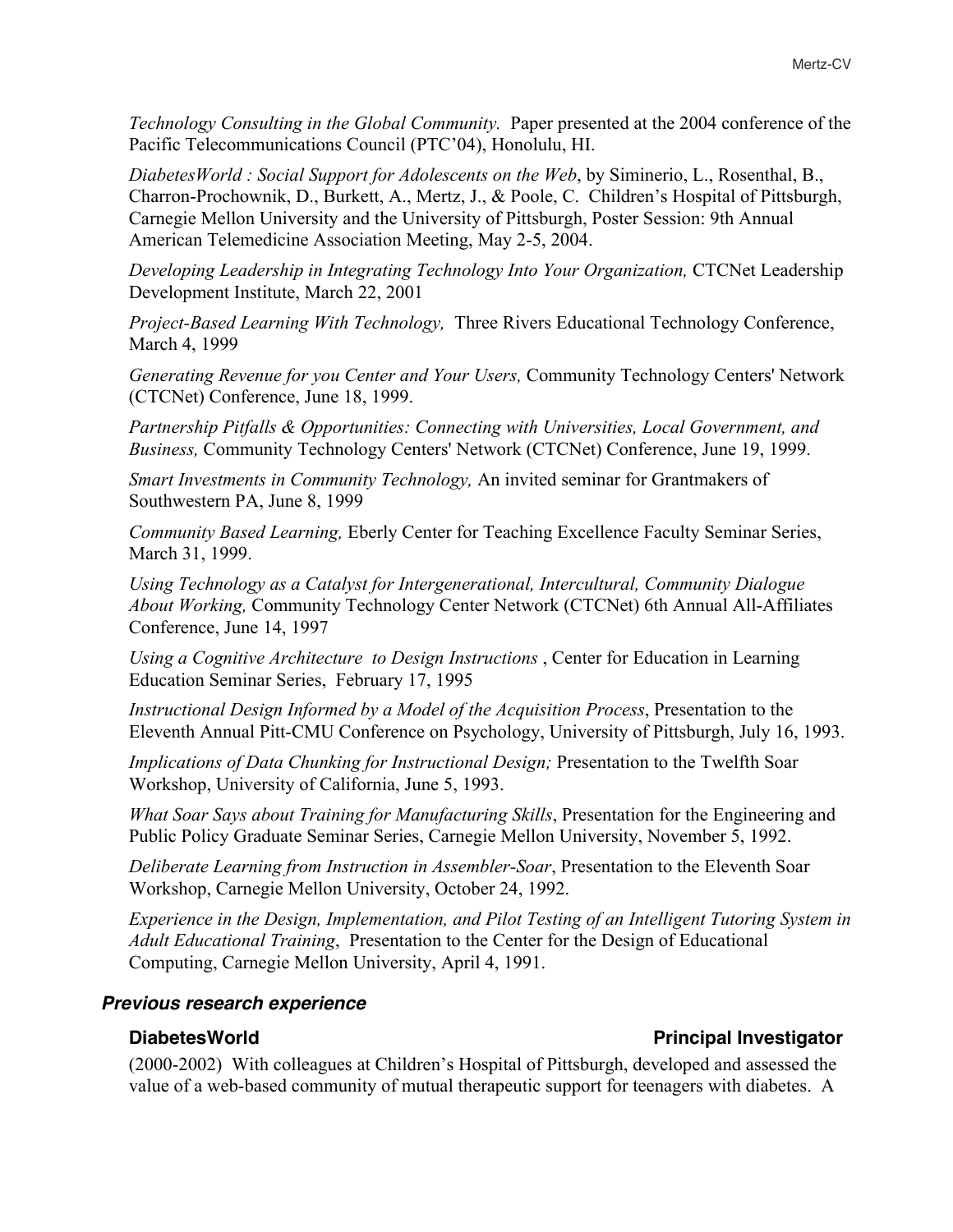team of teen web editors, who themselves have diabetes, were trained and built a web site that was used by other teens with diabetes in a controlled experiment.

### **Carnegie Mellon University Carnegie Mellow** Post Doctoral Fellow **Center for Innovation in Learning**

(1994 - 1996) Applied cognitive science research in a variety of disciplines to improve higher education instruction. Specific projects included an effort to better teach analytical skills to students of world history; the design of a computer-based tool to help students improve their Japanese vocabulary; and documenting the use of community projects within academic courses. Also continued previous thesis research into the use of cognitive-architecture based simulated students to design instruction.

### **Carnegie Mellon University Carnegie Mellon University Carnegie Mellon Carnegie Mellon Carnegie Advanturer Carnegie Mellon Carnegie Advanturer Carnegie Mellon Carnegie Advanturer Carnegie Advanturer Carnegie Advanturer Car Department of Engineering & Public Policy**

(1988 - 1995) In my thesis research, I demonstrated how a cognitive architecture could be used in a cognitive engineering approach to designing instruction for occupational training. I developed a simulated student in the Soar cognitive architecture, and used it to interactively debug instruction for teaching circuit board assembly.

# **HIGHER EDUCATION ADMINISTRATION EXPERIENCE:**

### **Carnegie Mellon University Community Construction Community Community Community Community Center for University Outreach**

(1996-August 2002) Responsible for initiating and supporting collaborative projects and courses between the University and the local community. Focus is on developing community organizations' capacity to use information technology and expanding the involvement of the University faculty and students in mutual learning projects in the community.

# **DEVELOPMENT EXPERIENCE:**

### **Raised over \$1.2M in gifts for student outreach and service activities locally and globally.**

Wallace Fund for TCinGC – \$100,000 (2015-2018)

Indrani Mondal, CS 2004, HNZ 2007, Travel Support Fund - \$50,000 endowment pledge (2017)

Ray Lane – \$15,000 (2016)

Don Shepard - \$50,000 endowment pledge (2016)

Egerman Family Foundation – Multiple gifts (2003: \$100K, 2004: \$120K, 2006: \$120K, 2007: \$120K, 2008: \$90K, 2009: \$85K, 2010: \$55K, 2011: \$50K) to support outreach activities for students via the Technology Consulting in the Global Community program and similar programs.

Secretariat for the Pacific Community – \$3,500 in summer 2009 to support students consulting in the Republic of Niue.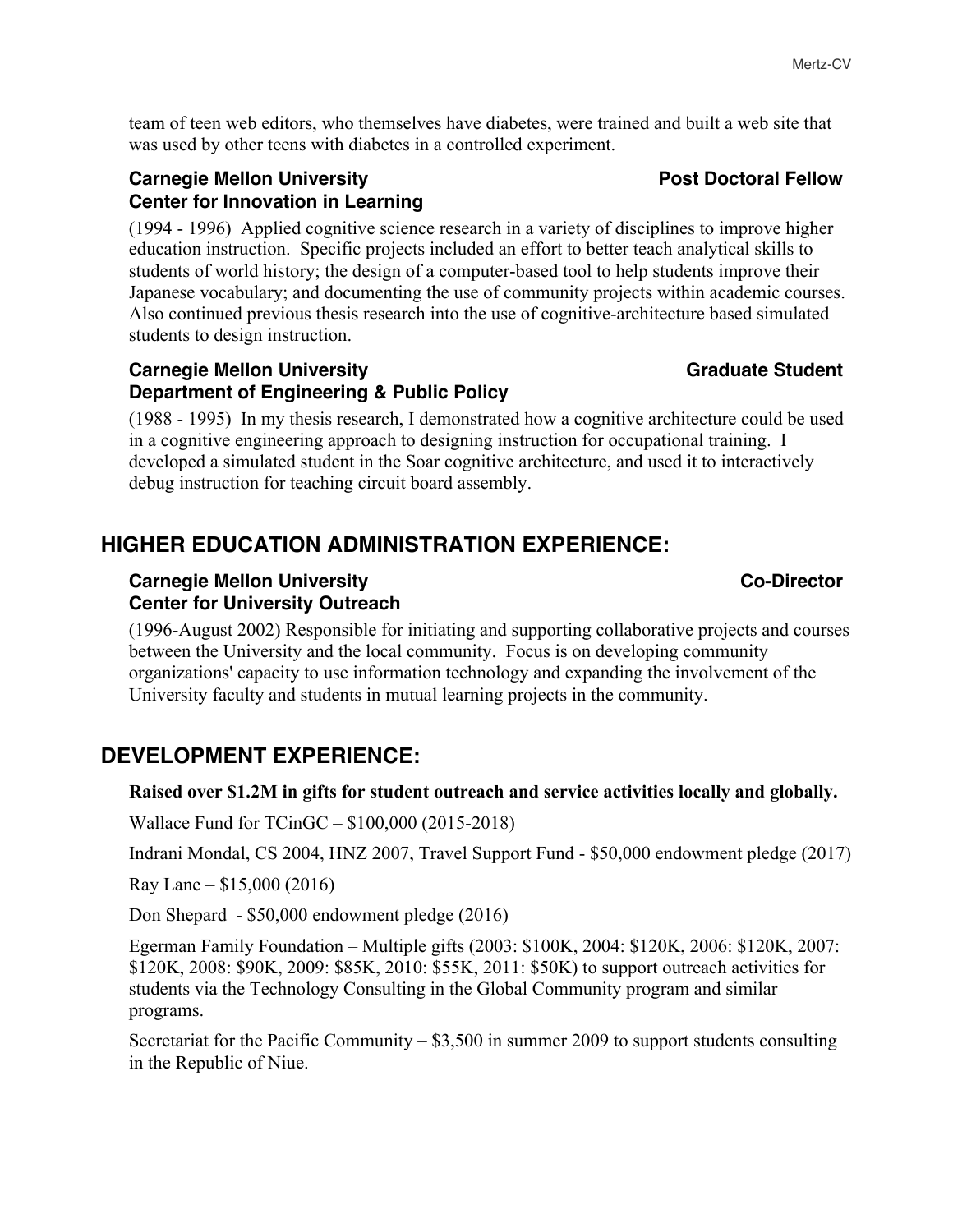Robert Walp – Gift of \$12K in fall 2008 to support the Technology Consulting in the Global Community program.

Anonymous donor – One gift to support development of community partner recruiting brochure and web site, \$2,300 (2007).

International Telecommunications Union – One contract (2004: \$5430) to support the Technology Consulting in the Global Community program.

Alcoa Foundation – One gift to support outreach activities, \$33,000 (2001)

R.K. Mellon Foundation – One gift to support teenager career and life planning in nonprofit community organizations (\$75K) (1999)

Heinz Endowments – Two gifts directly to Carnegie Mellon, and one in cooperation with the Community House, to support teenager career and life planning with community organizations and schools, and to support a teen-designed community technology studio. (Total:  $\sim $170K$ ) (1998-2000)

Pittsburgh Foundation – One 2-year gift to support outreach activities to community groups (\$90K) (1998)

## **INDUSTRY EXPERIENCE:**

### (1988) Managed projects to create a PC-based distributed software development environment. Received an Exceptional Contribution Award for the work.

(1986) Was lead member of technical staff in the support and development of system software and networking in the Summit Facility Computation Center. Received an Exceptional Contribution Award for my work.

(1985) System software debugging and support of the Amdahl UTS operating system (a port of UNIX), coordinated the acceptance testing and installation of new Amdahl 5870 Attached Processor systems.

(1984) Was responsible for the support and development of the C and FORTRAN compilers for UNIX Systems running on IBM System/370 Architecture machines.

## **OTHER PROFESSIONAL CONTRIBUTIONS**

### *Professional service*

Peer reviewer for the 8<sup>th</sup> International Conference on Information and Communication Technologies and Development (ICTD 2016).

Reviewer for the 5th Undergraduate Conference in Information Systems (UCIS) 2015

Peer reviewer for the ACM Technical Symposium on Computer Science Education (SIGCSE 2012-2015).

Peer reviewer for the 19th Americas Conference on Information Systems (AMCIS 2013).

### **AT&T Bell Laboratories Member of Technical Staff**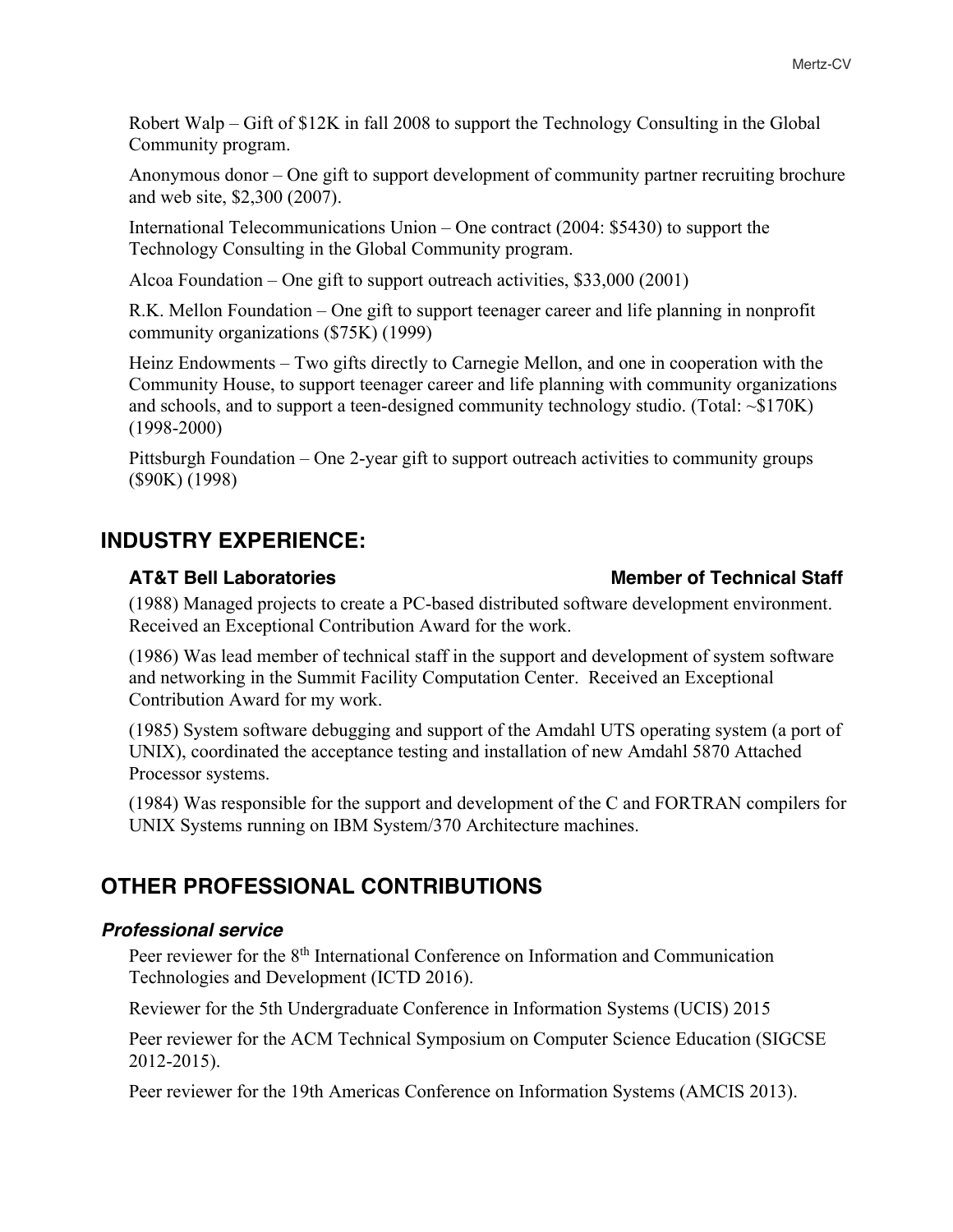Curriculum Standards: Drafted language that was included in the Computer Science Curricula 2013: Curriculum Guidelines for Undergraduate Degree Programs in Computer Science (December 20, 2013), produced by the Joint Task Force on Computing Curricula Association for Computing Machinery (ACM) IEEE Computer Society.

Sessions/Workshops/Panels Committee for the 4th International Conference on Information and Communication Technologies and Development (ICTD2010), December 13-16, 2010, Royal Holloway, University of London, UK.

Co-Chair of the Panels and Workshops Committee for the 3rd IEEE/ACM International Conference on Information and Communication Technologies and Development (ICTD2009), April 17-19, 2009, Carnegie Mellon Qatar, Doha, Qatar

Pacific Telecommunications Council Mid-Year 2007 Seminar Steering Committee

### *Service to the University*

Dietrich College Council (2018 – present)

Dietrich College General Education Experiential Learning Sub-Committee (2017 – 2018)

Joint Heinz-Dietrich Undergraduate Information Systems Program Committee (2016 – 2018)

Dietrich College Faculty Organization Chair (2016 – 2018)

University Reappointment, Promotion and Tenure Committee (2016 – 2018)

Heinz Technology Enhanced Learning Committee (2015 – 2016)

Carnegie Mellon International Strategy Working Group (2015)

Participated in multiple faculty search committees for the Information Systems Department at Carnegie Mellon Qatar

Member of the University committee that participated in General Education for a Global Century, a curriculum and faculty development project that is part of Association of American Colleges and Universities' (AAC&U) Shared Futures initiative and is funded by the Henry Luce Foundation. (2011-2012)

Service Learning Abroad Faculty Committee (2011-2012)

Member of the Ad-Hoc Committee on the Policy School IT Curriculum (2009-2010)

Member of the Heinz College IT Programs Committee (2003-2007)

CMU Librarian and Archivist Track - Ad Hoc Committee (2003, 2011)

Member of the University Education Council (1999 – 2002)

Advisor to the *East End Youth Projects* student organization (1996-2002)

Participant, university-wide IT strategy workshops (2002)

Advisor to the *Student Technology Outreach Center* student organization (2004-present)